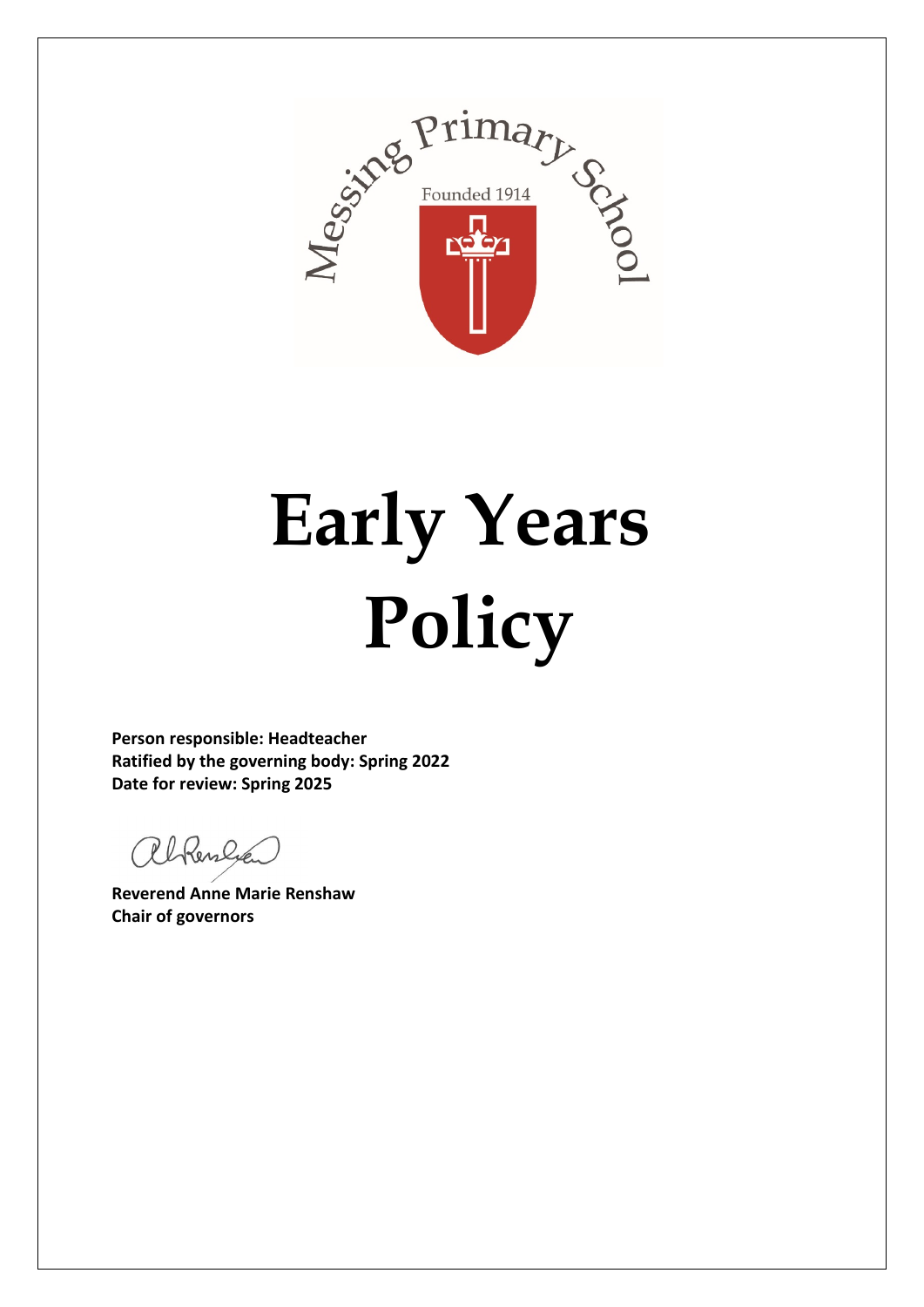**"Giving top priority to the youngest age group is an investment in the future. They are the seed corn of the future, and their development will determine the fabric of tomorrow's society."** (Kellner Pringle)

# **Intent**

Early Years education requires a holistic approach, encompassing all learning and development and is the basis upon which children's learning journey in school begins.

At Messing Primary School we aim to:

- recognise that all children are unique and special;
- recognise that children develop in individual ways and at varying rates;
- use praise and encouragement to develop a positive attitude to learning;
- support all children to achieve their potential, identifying and supporting as soon as possible those who need additional help
- provide a secure, caring learning environment where children feel happy and know that they are valued,
- deliver a broad and balanced curriculum, including focus on our whole school key drivers, respect, resilience and reasoning;
- encourage and develop children's natural desire, interest, excitement and motivation to learn through providing play-based learning experiences which reflect children's personal interests and areas of curiosity as well as providing opportunities to try new things,
- promote independent learning in a range of environments, inside and outside;
- build on children's existing knowledge and skills as well as broadening their experiences, encouraging them to enjoy and embrace new challenges and make links between their learning
- teach children to express and communicate their needs and feelings in appropriate ways, including opportunities to develop their well-being and the ability to selfregulate emotions;
- provide high expectations, encouraging children to develop perseverance and selfbelief
- encourage children's independence and decision-making, supporting them to take risks and to learn through their mistakes;
- support children to develop care, respect and appreciation for others, including those with beliefs, cultures and opinions that differ to their own;
- Enable children to feel confident in our school community, equipped with the tools needed to transition to Year 1 effectively;
- create a partnership with parents to support and enhance the development of the children.

# **Implementation**

# **Teaching and Learning:**

Teaching in the EYFS at Messing Primary School is delivered in accordance with the government's statutory document *'The Statutory Framework for the Early Years Foundation Stage' (March 2021 – Effective September 2021).* Within EYFS, activities are planned on a half termly basis, using a topic approach to give children a variety of learning experiences and opportunities that support them to work towards the Early Learning Goals as well as preparing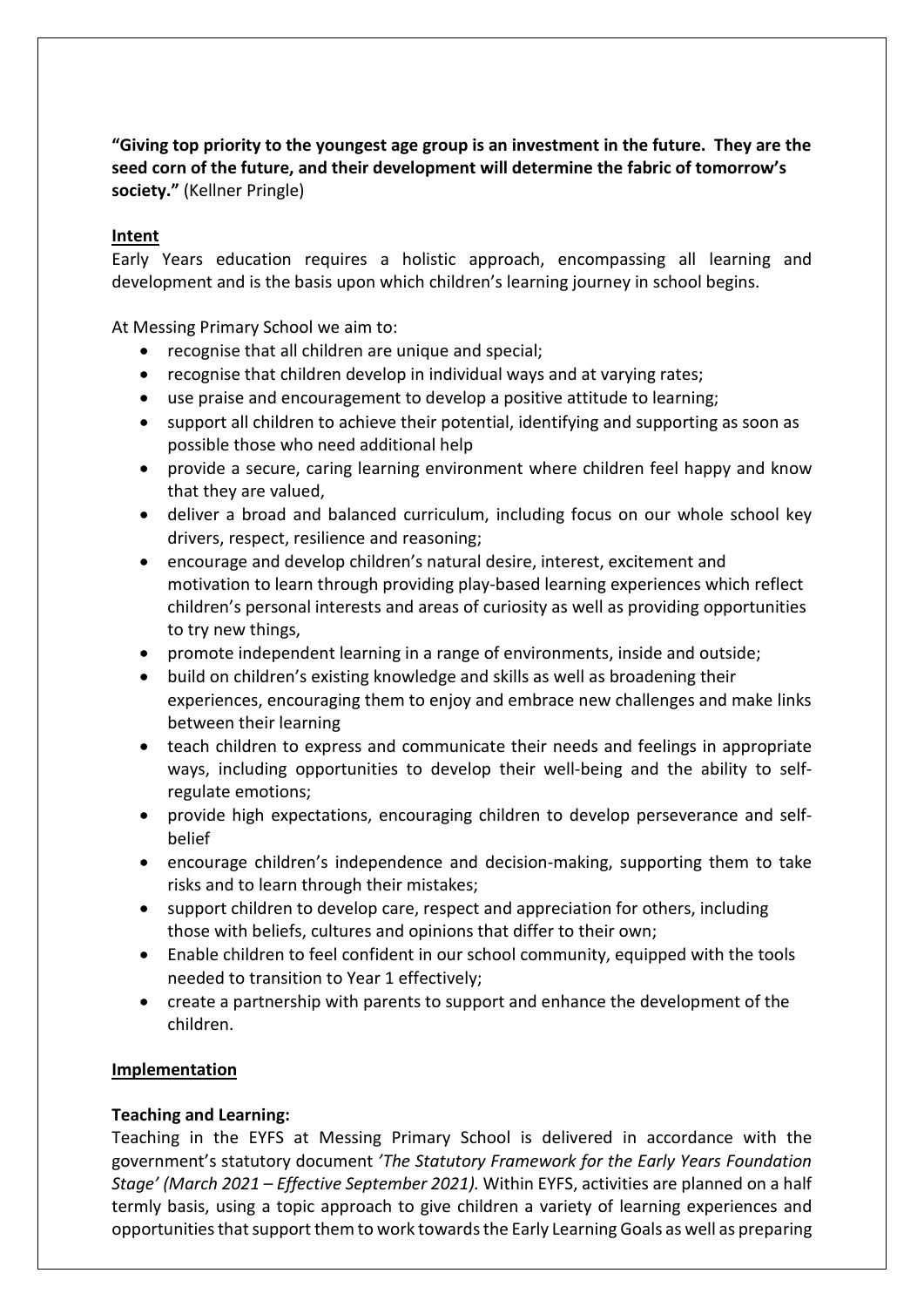them for the transition to year 1. Key texts are identified to use to ignite children's interest and develop understanding of books and print, comprehension skills and phonological awareness.

The curriculum is centred on 3 prime areas of learning:

- 1. Personal, Social and Emotional Development
- 2. Physical Development
- 3. Communication and Language Development

Activities are supported through four specific areas which strengthen the prime areas. These are:

1. Literacy

- 2. Mathematics
- 3. Understanding of the World
- 4. Expressive Arts and Design

Throughout the day the children participate in a range of activities. Staff work with children individually and in groups within the different areas of the indoor and outdoor classrooms. Staff use these opportunities to support children in different ways such as introducing new concepts, scaffolding learning, supporting language development or challenging and developing children's thinking through use of questioning. Staff use these learning opportunities to develop their knowledge and understanding of each individual child. They also provide opportunities to gather evidence of the children's learning and development in different ways. Photos and videos are regularly shared with parents through Tapestry the online learning journal. Parents can also contribute and add their own evidence of their child's development to the journal.

Whole class carpet sessions happen at different times throughout the day with an emphasis on developing listening, speaking and language skills. These sessions incorporate activities such as song and rhyme time, story times and circle times.

The children also participate in a daily phonics session, involving a variety of online and physical resources. Intervention opportunities are provided for those children who find this area of learning challenging.

# **Play:**

At Messing Primary School we believe that play, both indoors and outdoors, is a fundamental part of how young children learn. Play is enjoyable and can be challenging. Through play, children will develop skills across all the Prime and Specific areas of learning, working towards achieving the Early Learning Goals.

In a secure environment with effective adult support, children will be able to:

- explore, develop and represent learning experiences that help them make sense of the world;
- practise and build upon concepts, ideas and skills;
- take risks and make mistakes;
- think creatively and imaginatively;
- investigate and solve problems, communicating with others;
- use talk to rehearse their feelings;
- be alone, play alongside or co-operate with others;
- learn to understand the need for rules and practise controlling their impulses;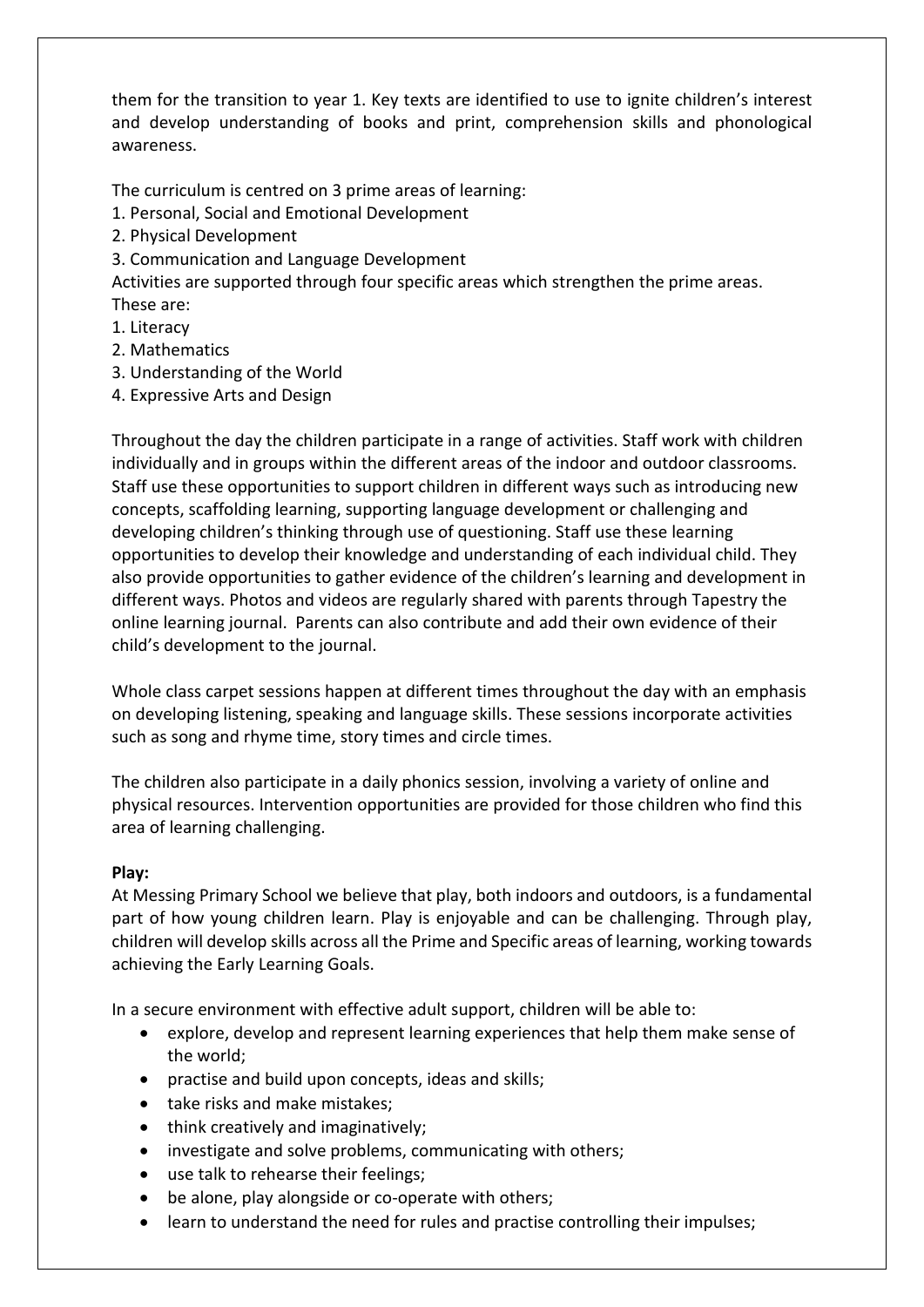• express fears in controlled and safe situations to relieve anxious experiences.

Adults in the setting will support play by:

- resourcing stimulating environments;
- planning a mix of adult supported and child-led activities;
- extending and supporting children's spontaneous play;
- extending and developing children's language and communication in their play;
- observing and listening to children's communication and ideas; using these observations to develop play and to inform future planning;
- narrating children's play;
- asking questions.

# **Special Educational and Disability Needs:**

Some children may find learning challenging and we provide effective and focussed interventions to support children who are not on track to meet expectations at the end of the year. This is provided in an inclusive way and communicated to parents so they can also support their child and give them every chance to achieve a good level of development by the end of the EYFS. Adaptions to the environment, equipment and resources are made as needed to meet individual children's specific needs.

# **Equal opportunities.**

We aim to ensure that all pupils regardless of age, disability, race, religion or belief, sex, attainment and background, have full access to the EYFS curriculum. Teachers respond to diverse learning needs so that pupils are appropriately supported and challenged to experience success in learning and achieve as high a standard as possible. As an educationally inclusive school the teaching and learning, achievements, attitudes and well-being of every young person matters. We take into account pupils' varied life experiences and needs, providing equal opportunities for all pupils, whatever their age, disability, race, religion or belief, sex, attainment and background, to ensure that every child really does matter.

The implementation of this policy is the responsibility of all practitioners working in the EYFS.

# **Impact**

The impact of the EYFS curriculum is reflected in having well rounded, happy and confident children transitioning into Year 1.

We measure progress and children's learning across the year through formative assessments which are based on the teacher's knowledge of the child, their learning journeys and photographs and videos recorded on Tapestry. We moderate within the school with our year 1 teacher and head teacher. We are also part of the local early years consortium where we can share good practise and moderate. We aim to match or exceed the National and Local Authority data for children achieving Good Level of Development.

Summative assessments are also carried out. Within the first six weeks of being in school the children complete the national Reception baseline assessment. Staff also carry out a mixture of informal and planned observations, interactions with the child and along with regular discussions between staff these form our own "baseline assessment." This is then